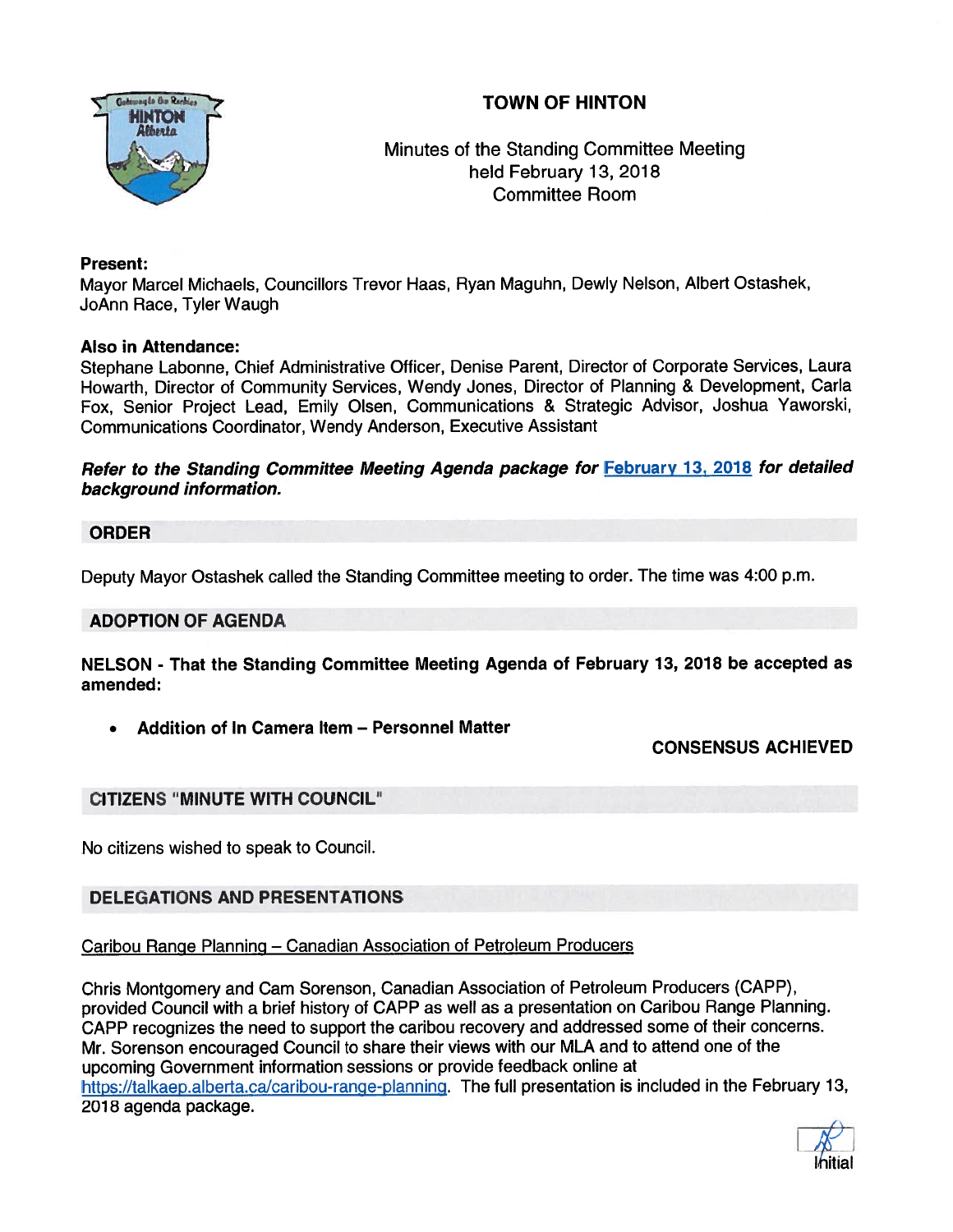## Hinton Business Visitation 2 Year Follow-up

Nancy Robbins, General Manager, and Jacqueline Delisle, Community Liaison, of Community Futures West Yellowhead (CFWY), spoke to Council regarding the Hinton Business Visitation. The repor<sup>t</sup> is available in the February 13, 2018 Standing Committee Agenda package. The questions that were asked of businesses can be found on the CFWY website. At this time funding is not available to continue with this study for Hinton next year.

Deputy Mayor Ostashek called <sup>a</sup> break was called at 4:26 p.m. The Standing Committee meeting resumed at 4:30 p.m. CAO Labonne joined the meeting at 4:30 p.m.

## ACTION AND DISCUSSION ITEMS

#### 1. Policy #055 — Federation of Canadian Municipalities (FCM) and AUMA Council **Attendance**

MAGUHN - That Council direct Administration to bring forward <sup>a</sup> revised conference attendance policy including AUMA, FCM and other conferences and training related activities. CONSENSUS ACHIEVED

MAGUHN - That Council authorize the Mayor and one Councillor to attend the Growing the North Conference in Grande Prairie February 21 and 22, 2018.

CONSENSUS ACHIEVED

MAGUHN — That Council nominate Councillor Nelson to attend the Growing the North Conference with Mayor Michaels.

CONSENSUS ACHIEVED

#### 2. Subsidized and Free Transit Passes

MICHAELS - That Council direct Administration to bring <sup>a</sup> repor<sup>t</sup> to Regular Council to waive public transit fees for CNIB card holders.

CONSENSUS ACHIEVED

J. Yaworski joined the meeting at 5:30 p.m.

Deputy Mayor Ostashek called <sup>a</sup> break at 6:19 p.m. The Standing Committee meeting resumed at 6:27 p.m.

#### 3. Social Media Policy & 2018 Strateqy

HAAS - That Council direct Administration to bring forward an amended Social Media Use — Members of Council guideline to an upcoming Standing Committee meeting for further discussion.

CONSENSUS NOT ACHIEVED